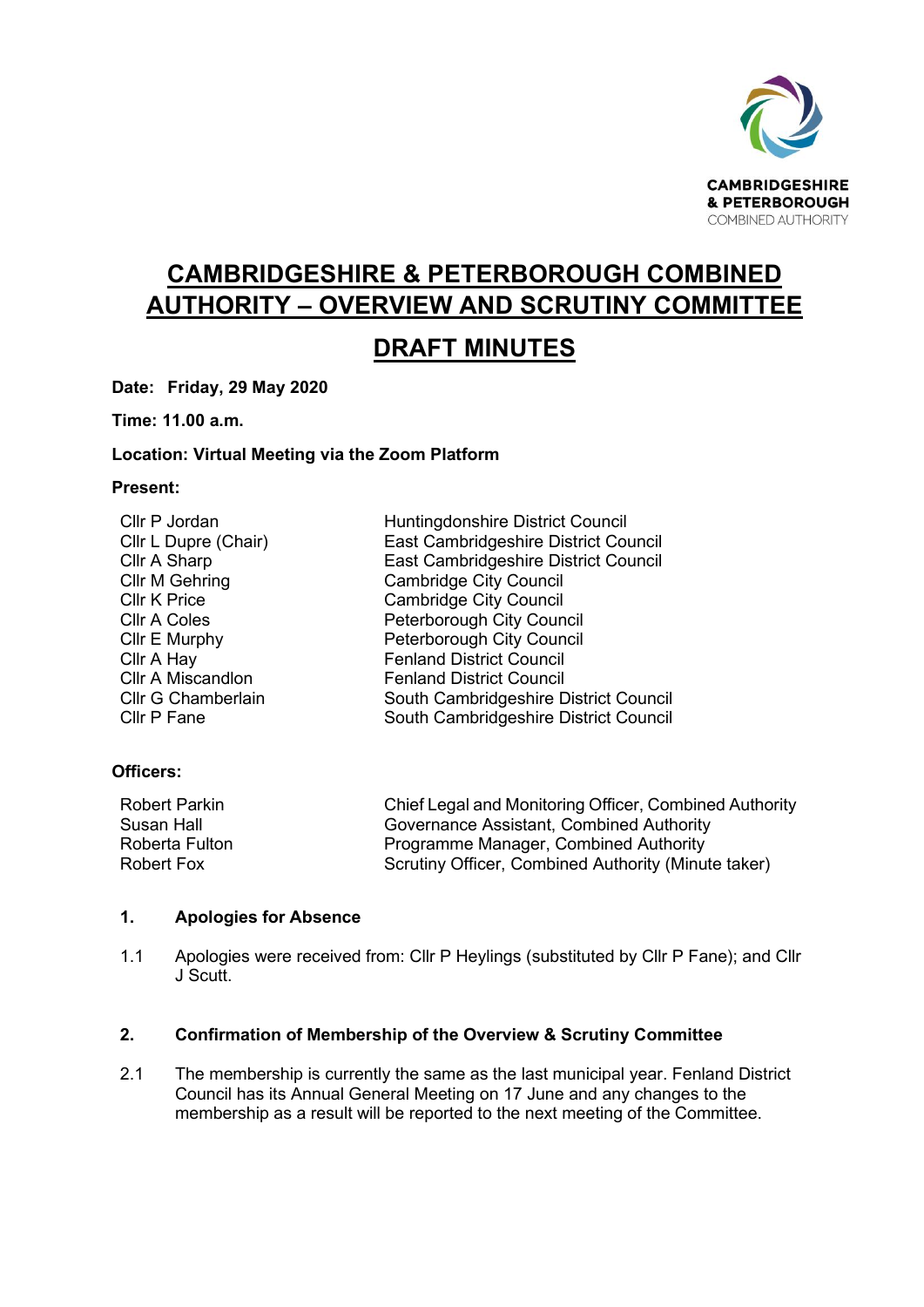# **3. Appointment of a Chair and Vice-Chair of the Committee for 2020/21**

- 3.1 The Chair stepped aside for this item and the Chair was assumed by the Monitoring Officer who conducted the nominations process.
- 3.2 Cllr Price nominated Cllr Dupre as Chair, and this was seconded by Cllr Hay. There being no further nominations, and Cllr Dupre consenting to the nomination, Cllr Dupre was elected unanimously as Chair of the Overview & Scrutiny Committee.
- 3.3 Cllr Dupre took the Chair and requested nominations for Vice-Chair. Cllr Gehring nominated Cllr Price as Vice-Chair, and this was seconded by Cllr Dupre. There being no further nominations, and Cllr Price consenting to the nomination, Cllr Price was elected unanimously as Vice-Chair of the Overview & Scrutiny **Committee.**
- 3.4 The Lead Members for the Committee shadowing Housing, Skills and Transport all agreed to retain their roles.

# 4**. Declarations of Interest**

4.1 There were no declarations of interest.

#### **5. Minutes of the Previous Meeting**

- 5.1 With an amendment at 10.3 which should state January 2021 the minutes were agreed as an accurate record.
- 5.2 It was requested that future minutes of the Committee include the answers to the questions to the Combined Authority Board.
- 5.3 The report from BEIS (6.6) has, as yet, not been shared with the Committee. The Scrutiny Officer to follow this up with officers.

# **6. Public Questions**

6.1 There were no public questions.

# **7. CPCA Project Register**

- 7.1 Roberta Fulton, Programme Manager, was in attendance and presented the paper which provided the Committee with a full list of Combined Authority projects as at May 2020. This was a quarterly update identifying active projects as well as those completed or closed.
- 7.2 It was requested that future reports indicate why projects are no longer proceeding. Roberta Fulton committed to providing this detail for the next meeting of the Committee.
- 7.3 It was suggested and agreed that during the Committee 'fallow' months it would be constructive to have in-depth presentations on some of the projects indicated on the register.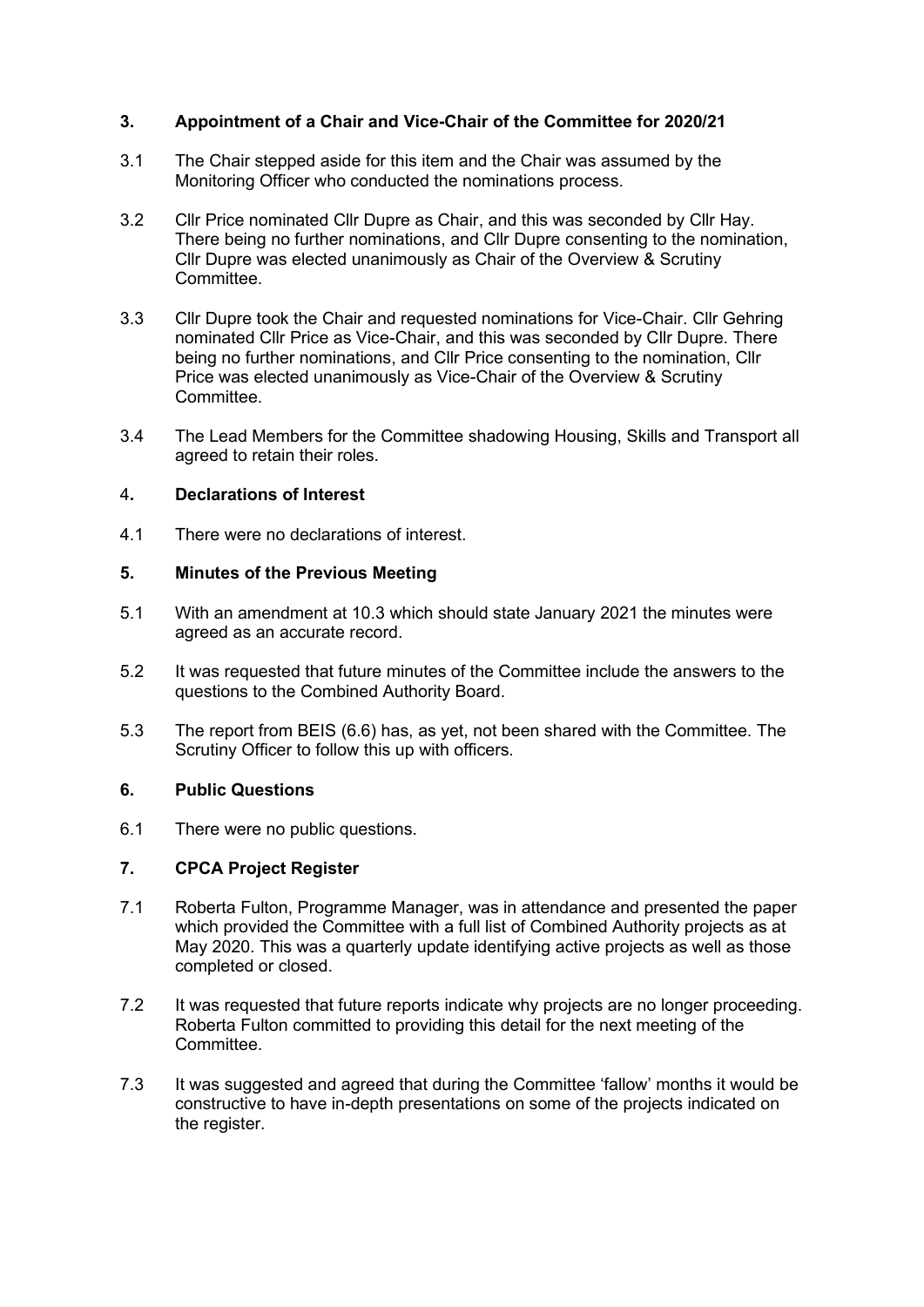7.4 It was agreed that the newly reappointed Lead Members should consider the projects in the register within their remit to assist in shaping the work programme for the Committee.

# **8. CAM Metro Task and Finish Group Report**

- 8.1 Cllr Kevin Price, as Chair of the Task and Finish Group presented the report to the Committee. Although the plan had been to present the final report of the Task and Finish Group the work is incomplete and the recommendation to the Committee is that it supports continuation of the work into this municipal year and that the Task and Finish Group will report to the Committee on progress on a quarterly basis.
- 8.2 As members of the Task and Finish Group Cllrs Gehring and Sharp supported Cllr Price's assertion. Cllr Gehring stated the Task and Finish Group has made rapid progress over the last four weeks. Cllr Sharp stated the Outline Business Case for the Metro was not ready yet, and there was still concerns over the financing of the project and the Task and Finish Group needed to understand the governance structure for the project.
- 8.3 Cllr Price confirmed the Task and Finish Group would consider the interface and interaction with the Greater Cambridge Partnership Cambourne to Cambridge project if the Committee agreed the work of the Group continue.
- 8.4 The Chair drew member attention to the Committee's agreement to allow the Bus Review Task and Finish Group work to continue into 2020/21 also and the potential this might have on commencing other Task and Finish Group work this municipal year. Cllr Hay, as Chair of the Bus Review Task and Finish Group reminded members that this Task and Finish Group will not be undertaking any work until the Business Plan for the Bus Review is published early in 2021.

# **AGREED:**

8.5 The work of the CAM Metro Task and Finish Group should continue into this municipal year, with quarterly updates on progress presented to the Committee.

# **9. Horizon Scanning: Strategic Forward View**

- 9.1 The Chair led this item and stated the Covid-19 pandemic had cast a shadow over everything with the skills agenda particularly affected. It was agreed to request a paper on the impact of the pandemic on the skills directorate of the Combined Authority.
- 9.2 It was agreed that the Lead Members for Housing, Transport and Skills should form a working group to not only look through the project register, as previously agreed, but also consider other items within these portfolios for the work programme moving through the municipal year.
- 9.3 During discussion on each of the portfolio areas the following were raised by Committee members:

**Skills** 

9.4 Covid-19 has affected delivery in key areas and this is continuing. Distance learning has been significantly impacted, and the closure of Further Education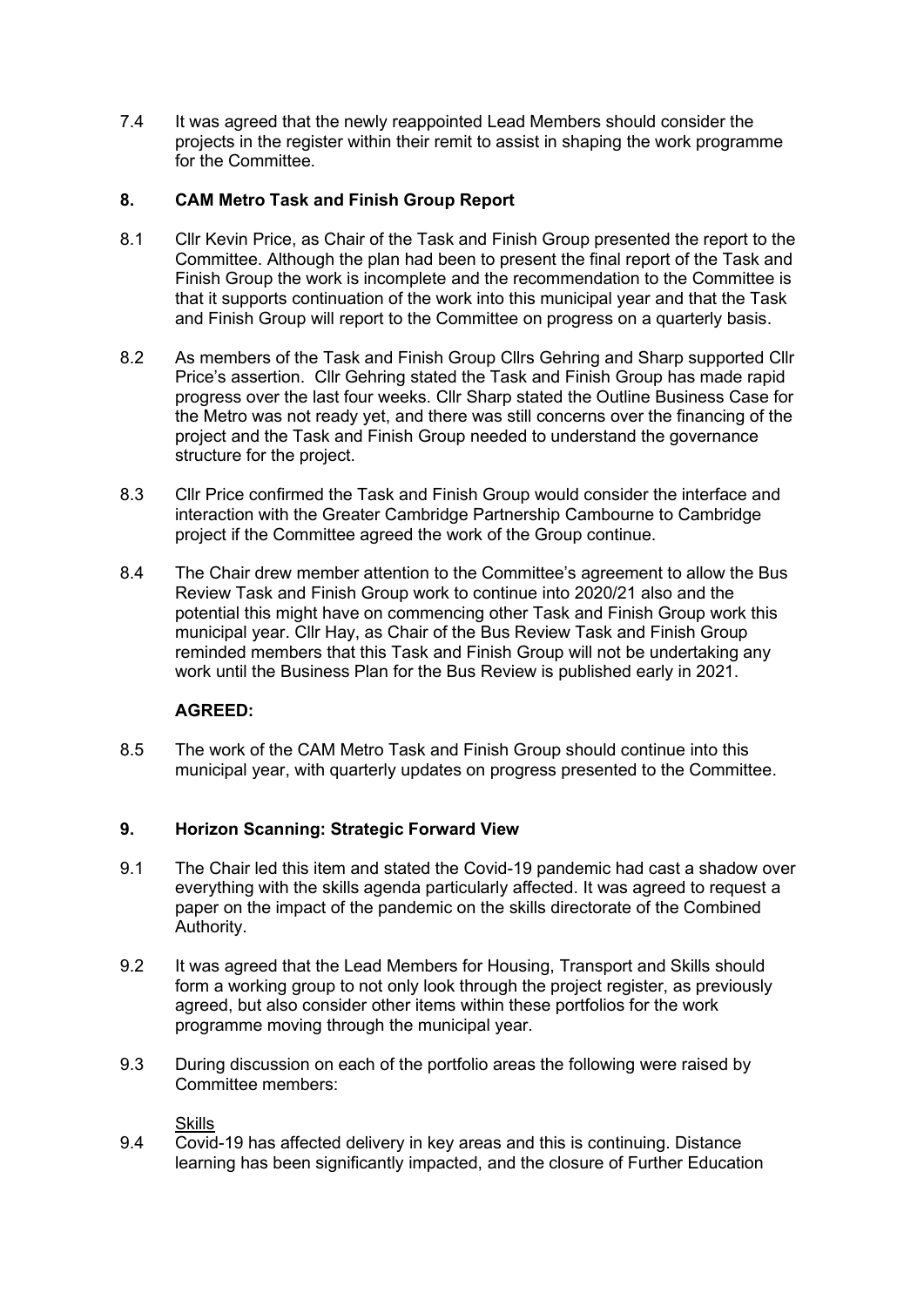Colleges and Higher Education Institutions is a cause for concern in terms of where the Combined Authority area will be post-pandemic.

- 9.5 There is also a significant impact on 10's of thousands of young people related to education, training and employment post-pandemic; and it was suggested the Committee could be a significant critical friend to the CA Board and the Business Board on this.
- 9.6 It was suggested the Committee hear about how the Combined Authority intends to work with constituent councils and central government to develop strategies to tackle the potential recession following the pandemic.
- 9.7 Apprenticeships was a further area the Committee raised as a concern.

#### Housing

- 9.8 To continue to monitor the Affordable Housing Programme with particular regard to size, quality, accessibility and environmental factors was agreed as part of the future work programme.
- 9.9 The £100k homes programme and Community Land Trusts were also agreed to form part of the Committees work programme.

## **Transport**

- 9.10 As previously agreed the Bus Review and CAM Metro Task and Finish Groups would continue. It was also suggested the full Committee receive a future presentation on the CAM Metro.
- 9.11 The revision of deadlines on both transport and housing as a result of Covid-19 was requested for the July meeting of the Committee.
- 9.12 The impact on the confidence of people to return to public transport following the pandemic as well as the use of alternative modes of transport through the reduction in the use of private vehicles was suggested as a potential work programme area.
- 9.13 It was agreed that the Lead Members in liaison with officers present a suggested work programme at the next meeting of the Committee together with suggestions of project presentations for the Committee's 'fallow' months.

# **10. Annual Meeting of the Combined Authority Board Agenda**

- 10.1 Following discussion the questions the Committee should ask the Combined Authority Board were agreed as:
	- Agenda item 1.2: The Overview & Scrutiny Committee received a written response following its question to the meeting of the Combined Authority Board on 29 April stating that 'productive discussions' were ongoing relating to the appointment of a Chair of the proposed Independent Commission on Climate Change. What have these discussions consisted of and have they resulted in the appointment of a Chair of the Independent Commission and other commissioners? What progress on this important piece of work has been made in the last month?
	- Agenda item 3.3: There is an increased emphasis on active transport modes and an increased level of importance attached to cycling, walking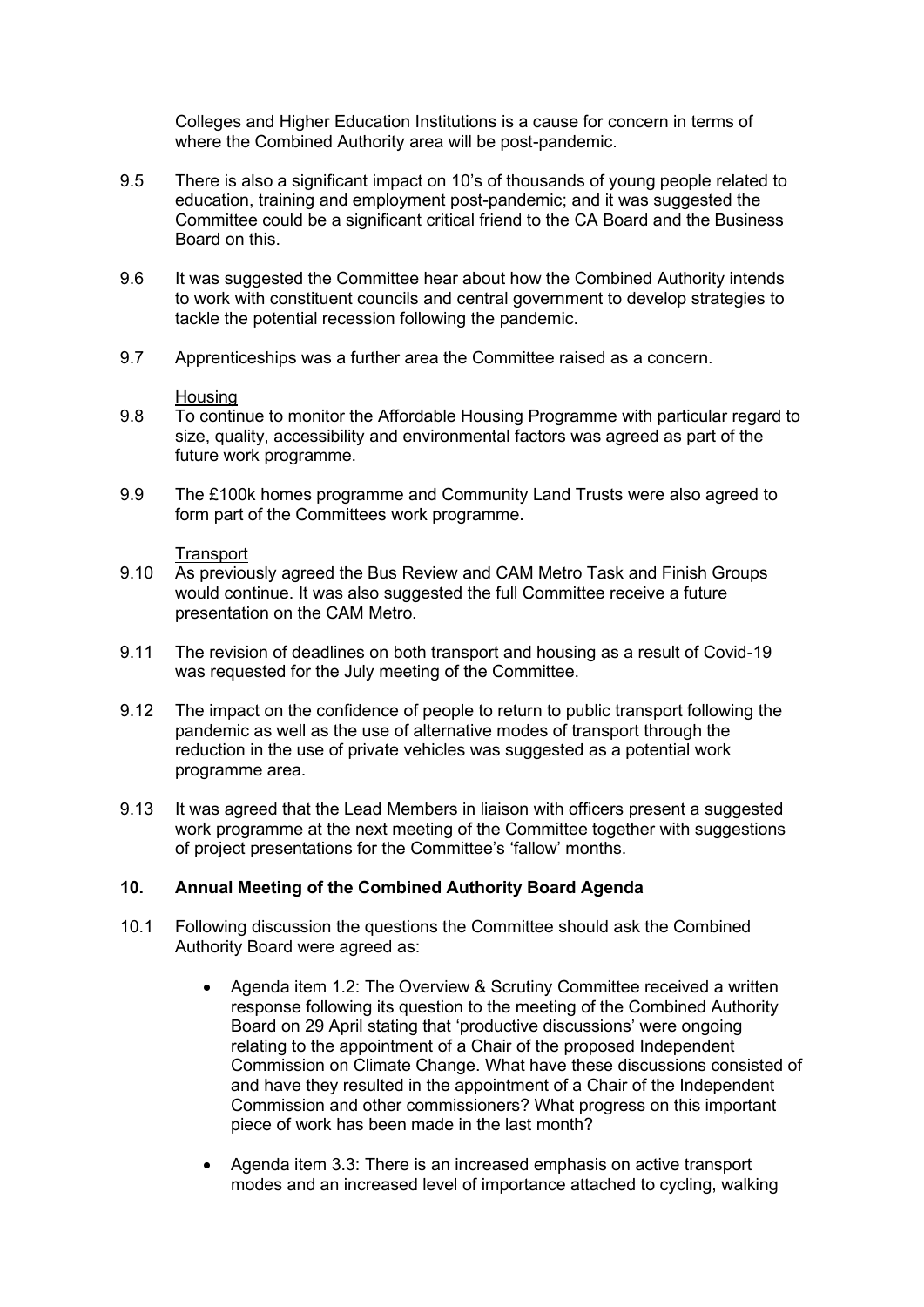and equestrian transport as a result of the Covid-19 pandemic. What steps are being taken to prioritise active travel not only in the light of Covid-19 but more generally?

- Agenda item 3.6: The paper accompanying this item refers to savings that will be achieved as a result of the surrender of the lease on the Combined Authority headquarters in Alconbury. However, there are no assumptions included in terms of the costs associated with alternative accommodation. Can the Board provide a more accurate savings figure which takes into account such costs? Secondly, why is the Combined Authority paying a whole year's rental costs to terminate the lease at Alconbury?
- $10.2<sub>2</sub>$ Subsequent to the Overview & Scrutiny Committee meeting the Combined Authority provided the following answers to the questions raised:
	- Agenda item 1.2: The Chief Executive, in consultation with the Mayor, has appointed the Right Honourable Baroness Brown of Cambridge to lead the Independent Commission on Climate Change for Cambridgeshire and Peterborough. Baroness Brown is a Cambridge resident, an engineer with experience of senior leadership roles in industry and academia and a preeminent voice for climate change adaptation and mitigation and the low carbon economy. Baroness Brown currently serves as Chair of the Carbon Trust; Vice Chair of the Committee on Climate Change and Chair of the Adaptation Sub-Committee; non-executive director of the Offshore Renewable Energy Catapult; and member of the WEF Global Agenda Council on Decarbonising Energy. She was non-executive director of the Green Investment Bank, she led the King Review on decarbonising transport (2008), and she is the UK's Low Carbon Business Ambassador. Baroness Brown made a statement on her plans for the Commission on 3 June 2020 and there will be further announcements on the Commission's membership and work programme imminently. Baroness Brown is an independent chair with her own remit, but the Mayor has asked her to look specifically at mitigation of the impact of the Combined Authority's growth agenda and water shortages in the south of Cambridgeshire and how these might be addressed using re-directed water from the Fens.
	- Agenda item 3.3: Active travel is a priority for the Combined Authority's Local Transport Plan. The likely effects of Covid-19 on travel choices have also made urgent short-term interventions to support active travel necessary. The Mayor asked the Highways authorities to develop a package of such measures at the beginning of May 2020 and the first of those are being implemented now. An urgent report to the Combined Authority Board on 3 June 2020 set out details of how that work is being funded and led.
	- Agenda item 3.6: The Combined Authority is looking to pay the £151,537.50 settlement figure because it represents a substantial saving over the total accommodation liability that would be incurred during the three year period until the next break option date on the existing lease (July 2023). The settlement figure represents less than six months of the total annual accommodation cost (£307,651). The current situation is evolving and aside from a temporary space, freehold options will be considered which would accommodate a mix of work practices and locations. These will be consulted with staff and assessment of space requirements and